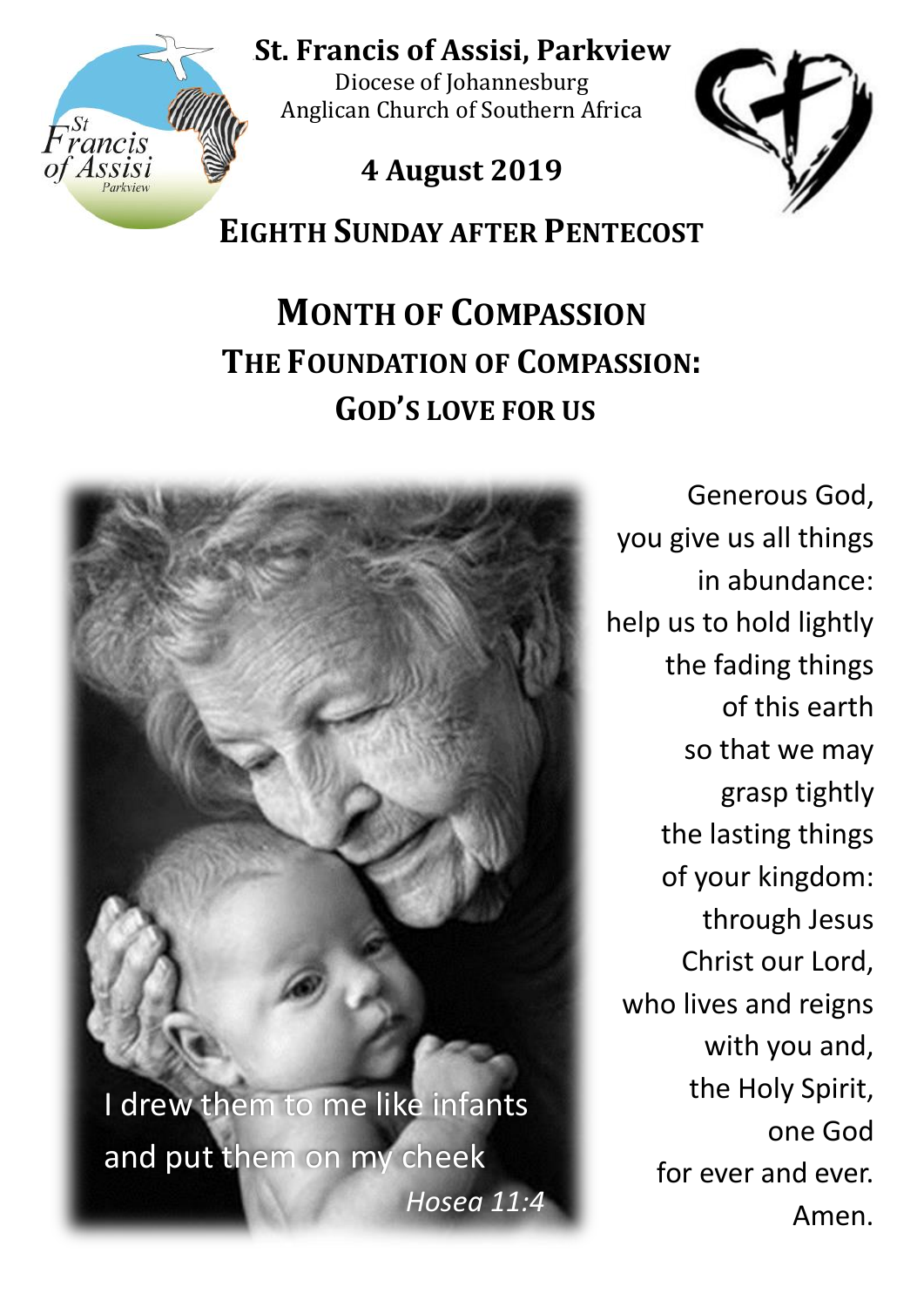#### **PRAYER FOR THE CHURCH**

We pray for **the Church of the Province of South East Asia** and **The Most Revd Ng Moon Hing** Archbishop of South East Asia & Bishop of West Malaysia We pray for **Steve, our Bishop** and for our Diocese; for **Thabo, our Metropolitan** and the Anglican Church of Southern Africa and for **Justin of Canterbury** and the Anglican Communion.

#### **PRAYER FOR THE WORLD:**

In the month of compassion, we pray for the DRC in the ongoing Ebola crisis, for those affected and infected by the illness, and those that bravely care for them. We pray Zimbabwe and all who suffer with food and fuel shortages and no clean water and electricity. We pray for strength, courage and integrity in leading this land to a place of restoration. In our own country we think of Gauteng and the protests this week. Be with those on both sides to heal the harm both recent long ago and recently.

#### **WE PRAY FOR THE OFFICERS AND STAFF OF PARKVIEW POLICE STATION**

Give them strength and courage to do their work with dignity and integrity. Keep them safe, protect their families, and give them that peace which passes all understanding. **PRAYERS FOR PARISHIONERS**

## **Birthdays: Sunday 4:** Jim Peter **Tuesday 6:** Ludwig Frahm-Arp **Thursday 8:** Trevor Bailey;

Tlaleng Alagbaoso; Thabani Mudau **Friday 9:** Joan Naude

**Wedding Anniversaries: Friday 2:** Mike and Louise Honnet **Tuesday 6:** Peter and Hilary Delmar

**Families to be prayed for this week:** Garett MATTHEWS; Nathan, Caley, Kai MAY; Sabelo, Lynette, Siyanda, Thando and Khaya MBATHA; Monica MBONO; Guy MCGREGOR

**Prayers for those in need of prayer:** Phillip Cayton-Boxall; Kathy D'Oliviera Cruz, Margi Strever and family; Michael Cruz; Stephen Botha; Maria Frahm-Arp; Tanele Dlamini; Marilyn Gianadda; Dennis Goddard and the Goddard family; Geraldine Halverson; June Impey; Judith Kinnaird; Bev Lorton; the Mgeyane family; Hilary Mudau; Thabani Mudau; Wendy Price; John Ridler; Sue Rudnick; Phillip Zwambila and for **those who have longterm needs:** Pat Cawthorn; Jeffery Gavin; Geraldine Matlhare; Elzett Mufamadi; Thandazo Ndlovu; Tsungi Ngwenya; Byron Spratt; Dudley Spratt **Year's Mind:** Leah Sebambo; Valerie Bailey

**SERVICES OF THE CHURCH**

| <b>SUNDAY EUCHARISTS</b>      |                                            |                                                               |               |  |  |  |  |  |
|-------------------------------|--------------------------------------------|---------------------------------------------------------------|---------------|--|--|--|--|--|
| $7:30$ am and 9:30 am         |                                            |                                                               |               |  |  |  |  |  |
| <b>EUCHARISTS IN THE WEEK</b> |                                            |                                                               |               |  |  |  |  |  |
| Wednesdays $@9:30$ am         | $1st$ & 4 <sup>th</sup> Tuesdays @ 5:30 pm |                                                               |               |  |  |  |  |  |
| <b>READINGS FOR TODAY:</b>    |                                            |                                                               |               |  |  |  |  |  |
| Hosea 11:1-11                 |                                            | Psalm 107:1-9,43<br>Colossians 3:1-11                         | Luke 12:13-21 |  |  |  |  |  |
| <b>HYMNS FOR 7:30</b>         |                                            |                                                               |               |  |  |  |  |  |
| Introit                       | 2                                          | New every morning is the love                                 |               |  |  |  |  |  |
| Gradual                       | 208                                        | O happy band of pilgrims                                      |               |  |  |  |  |  |
| Offertory                     | 260                                        | And now, O Father, mindful of the love (2 <sup>nd</sup> tune) |               |  |  |  |  |  |

Recessional  $\vert$  422  $\vert$  Tell out, my soul, the greatness of the Lord

**Please note. There will be no 7:00am service on Friday 9th August, Women's Day**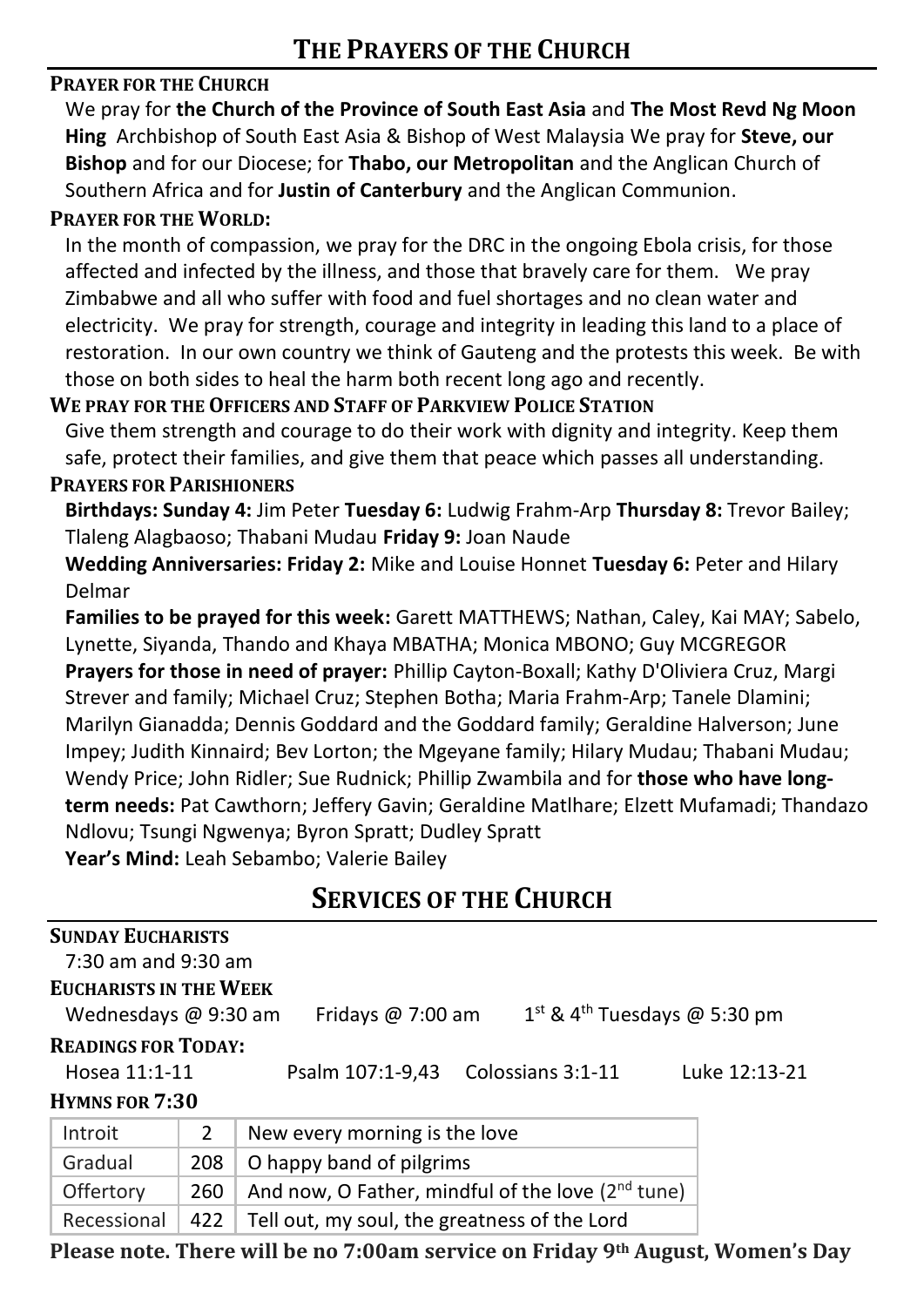#### **MOVEMENTS:**

- **Paul will be away for his annual leave from August 5 to 26.** Diana will be the priest-incharge while he is away. Please speak to Diana or to the Church Wardens, Tim Wilson or Cally Tuckey, whose details are on the back of this sheet, if there are any matters that need attention.
- **Appointment of Tsungi Ngwenya as Assistant Parish Administrator**. We are thrilled to announce that Tsungi has joined the office staff as the Assistant Administrator. Tsungi will be working 4 mornings a week, Tuesday through Friday. We warmly welcome her.
- **Congratulations to** Valentino and Melanie Meirotti on the birth of Emilia Rose on Thursday 1 August. We welcome our newest member of our Parish!

**WOMEN'S DAY – FRIDAY 9TH AUGUST – THERE WILL BE NO YOUTH THIS FRIDAY**

### **August – The Month of Compassion**. **How do we love?**

*The Christian commandment to "love your neighbour as yourself, and God above all things" does not refer in fact to one single love, but to a balance between three loves: Of I and You and Him. And it is not a question of loving one's neighbour more than oneself, but of loving the human being – both in others and in oneself – and loving even more that which is greater than human*. Claudio Naranjo

#### **What do the Great Commandments really mean and how do we live them with compassion?**

#### **On Sundays**:

| 4 August  | The Compassionate Foundation: God's love for us |
|-----------|-------------------------------------------------|
| 11 August | Loving God                                      |
| 18 August | Loving our Neighbour                            |
| 25 August | Loving Ourselves                                |
|           |                                                 |

**Sat 17 August:** 8.30 – 11, **A Quiet Morning** including breakfast and the Eucharist*:*  A time to restore and be still in the presence of God.

Theme: **The Compass of Compassion** 

#### **SOLAR ENERGY APPEAL**

Several weeks ago, we launched the Solar Energy Appeal. We are able to report that, **due to your generosity**, we have received at total of R105,000 in monthly pledges and once off gifts. We need just R20,000 more to meet the target of R125,000.

#### **THE CHOIR NEEDS MORE VOICES**

Please speak to Kenneth if you are interested in joining this wonderful group of people. Choir rehearsal is on Wednesdays at 6:00 pm.

#### **E-WASTE RECYCLING**

The ECO Group of St Francis has launched an e-waste collection. We appeal to you all to bring unused telephones, cables, videos, and computer stuff to the church from where they will be sent for recycling. A box at the entrance of the church is provided.